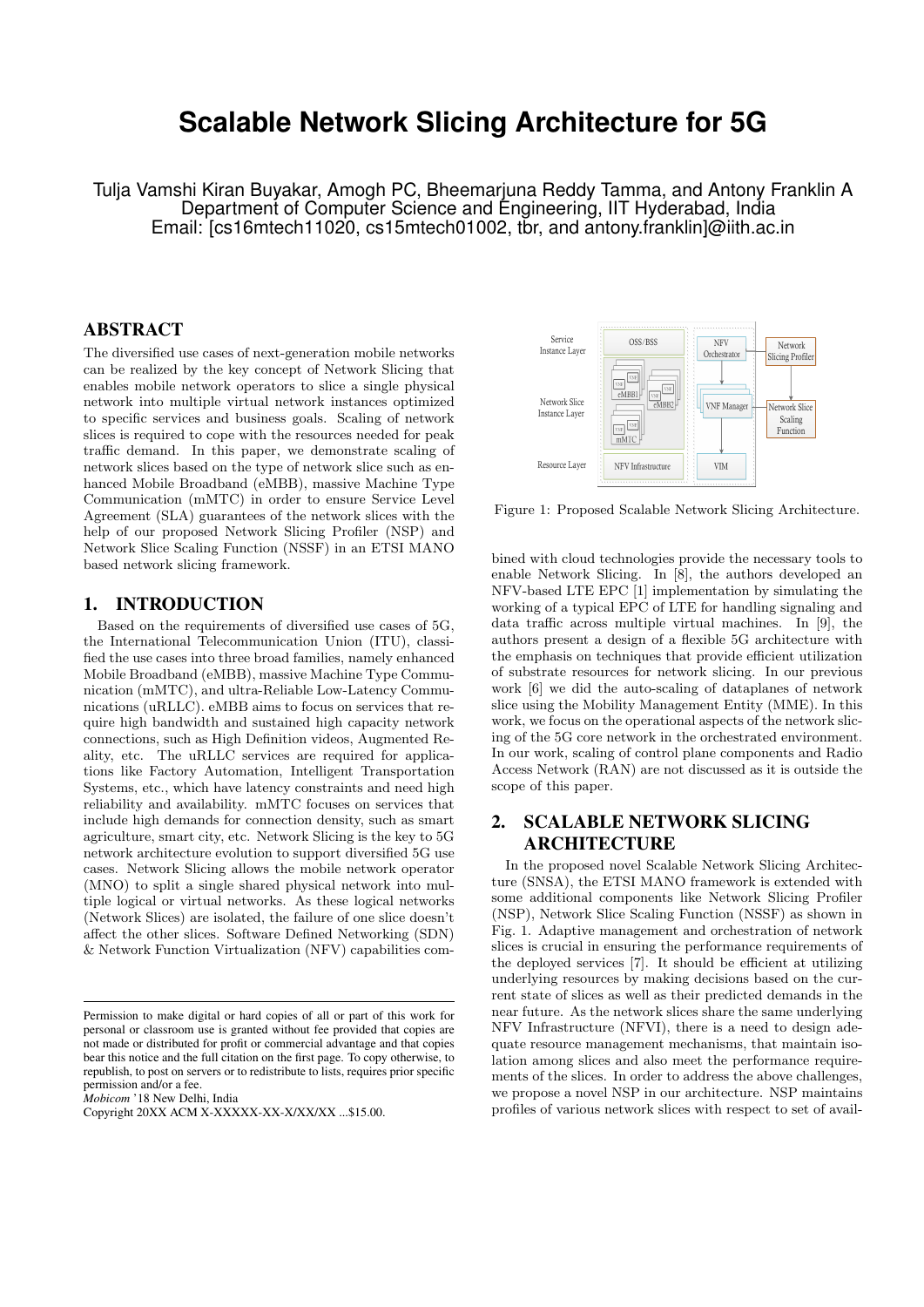able physical and virtual network resources. These profiles help in the efficient allocation of resources to network slices. A new profile can be created based on the SLA requirements of the network slice that needs to be deployed. NFV Orchestrator (NFVO) interacts with NSP to get resource allocation profile for each slice. The requested resources are then allocated to the network slice based on its profile. NSP keeps track of the resource usage of various network slices and depending on the current load, NSP contacts NFVO to dynamically update the resources to the network slice. The concept of dynamically increasing resources to a given slice on runtime is called Vertical Scaling. The operators need to define the maximum amount of resources that can be allocated to individual slices in the NFVI so that the NSP can limit the resources that are being allocated to each slice in the NFVI. The isolation is maintained by the NSP in terms of resource allocation by dedicating resources up to the maximum limit for a network slice. If the network slice requires resources more than a maximum limit specified in NSP, then NSP triggers the NSSF. NSSF involves the creation of new Virtual Network Functions (VNFs) of the slices by monitoring of various metrics such as CPU load, traffic load, bandwidth, etc. of the VNF. To ensure the SLA requirements, the scaling metrics should be based on the profile of the network slice. Triggering for scale up/down may happen upon various conditions depending on the type of the network slice. For example, if a slice is of type eMBB, to ensure minimum bandwidth to the UEs, it has to scale based on the bandwidth consumption of the slice. NSSF runs the slice specific scaling algorithm. When a slice has to be scaled, it interacts with VNFM to perform scaling of slice's VNFs. As the resource allocation by NSSF requires the creation of new VNFs, it incurs an overhead of booting and setup. So appropriate thresholds have to be set to keep the service continuity. NSSF maintains the resource pool of various hosts in the underlying physical network and allocates them to network slices on demand.

#### 3. IMPLEMENTATION FRAMEWORK

In this section, the SNSA is realized with the help of open source tools that provide a wide range of open development models to large operators and enterprises. Various platforms that are used to realize the SNSA are OpenStack [3], Open Baton [2], Zabbix [5] and RabbitMQ [4]. Fig. 2 shows the implementation framework regarding ETSI NFV architecture. OpenStack is an open source cloud virtualization platform which offers the ability to design the NFV system to build large and scalable services. Open Baton is an opensource implementation based on ETSI NFV MANO architecture which provides modular and extensible architecture realized by RabbitMQ. The significant components of Open Baton are NFV Orchestrator (NFVO), Generic VNF Manager (VNFM), Auto Scaling Engine (ASE). Communication among these components happens via RabbitMQ. Open Baton provides the OpenStack plugin mechanism to communicate with cloud environments of OpenStack. Open Baton integrates with a Zabbix monitoring system via the Zabbix monitoring plugin. A Network Service Descriptor (NSD) file is created in JSON format which contains the network slicing setup. Open Baton NFVO uses the NSD to launch the setup. This is done either via dashboard in a web browser or via command line interface. Once the NSD is launched, the VNFs are created, and links are set up among the VNFs on top of OpenStack. Open Baton NFVO interacts with the Generic VNFM to create new VNFs. The Element Management System (EMS) is responsible for the performance and fault management of VNF.

|  | Table 1: Simulation Parameters |  |
|--|--------------------------------|--|
|--|--------------------------------|--|

| Parameter                                           | Value                          |
|-----------------------------------------------------|--------------------------------|
| Number of UEs                                       | $0$ to $300\,$                 |
| Simulation Time                                     | 360 Seconds                    |
| Network Slices                                      | eMBB1, eMBB2, mMTC]            |
| SliceIDs                                            | [s1, s2, s3]                   |
| Packet Size [s1, s2, s3]                            | [800, 800, 100] Bytes          |
| Min. Bandwidth per flow for [s1, s2, s3]            | $[5, 10, -]$ Mbps              |
| $NUEs$ for [s1, s2, s3]                             | $[10, 10, -]$                  |
| $BW_{init}$ for [s1, s2, s3]                        | [60 Mbps, 120 Mbps, 80 Mbps]   |
| $BW_{max}$ for [s1, s2, s3]                         | [1920 Mbps, 960 Mbps, 80 Mbps] |
| UE Data Transfer Duration for [s1, s2, s3]          | $[60-180s, 30-80s, 5s]$        |
| Mean Arrival Rate $(\lambda)$ for eMBB1 [0:250s]    | 12                             |
| Mean Arrival Rate ( $\lambda$ ) for eMBB2 [0:150s]  | 12                             |
| Mean Arrival Rate $(\lambda)$ for mMTC [0:50s]      | $\overline{4}$                 |
| Mean Arrival Rate ( $\lambda$ ) for mMTC [100:150s] | 15                             |
| Mean Arrival Rate $(\lambda)$ for mMTC [150:200s]   | 8                              |

#### 4. EVALUATION

The experiments are performed on a Intel Xeon CPU E5-2690 server, with 64GB RAM, running Ubuntu 16.04.2 LTS OS. The objective is to show how our testbed guarantees bandwidth isolation and auto-scaling using NSP and NSSF for the network slices. We used NFV-LTE-EPC [1] for our network slicing setup. We define a network slice as a combination of Serving Gateway (S-GW) and Packet Data Network Gateway (P-GW). Three network slices of types 'eMBB' and 'mMTC' are considered in our setup. It is to be noted that, in our setup uRLLC type network slice is not demonstrated. The eMBB type slice is scaled based on the maximum bandwidth  $(BW_{max})$  of the slice as it has to guarantee the SLA requirements to the UEs in terms of bandwidth. The  $BW_{max}$  values and SLA requirements of various slices are mentioned in Table 1. Since mMTC type slices need not provide any minimum bandwidth guarantees to UEs, it need not scale based on the bandwidth of the slice. As mMTC type slices are dependent on VNF processing, they are scaled based on the CPU load of the VNFs in the slice. The current bandwidth consumed by a slice and CPU load of the VNFs is fetched by Zabbix monitoring system. The ScaleUp and ScaleDown operations are performed by the Open Baton's ASE. We considered three network slices, two of type eMBB and one of type mMTC. There is also a default slice which does the EPS bearer setup for other types of network slices. The eMBB mMTC type of slices will only do data forwarding.

We simulate concurrent UE threads of eMBB1, eMBB2, and mMTC using RAN-Simulator of [1] with the traffic load as shown in Fig. 3. Poisson distribution is used for modeling the UE arrival rate, with the mean arrival rates mentioned in Table 1. To meet the minimum bandwidth guarantees to the UEs of eMBB slices, NSP starts provisioning with initial bandwidth  $(BW_{init})$  for a given number of UEs  $(NUES)$ . NSP doubles the current bandwidth provisioned to a slice for an increase in every NUEs . The current number of UEs in a slice are fetched by Zabbix. Fig. 4 shows the bandwidth provisioning for various slice over time. The NSSF scales up the eMBB1 slice as shown in Fig. 6 during time t=36 sec, as the  $BW_{max}$  for eMBB1 slice is reached. Simi-